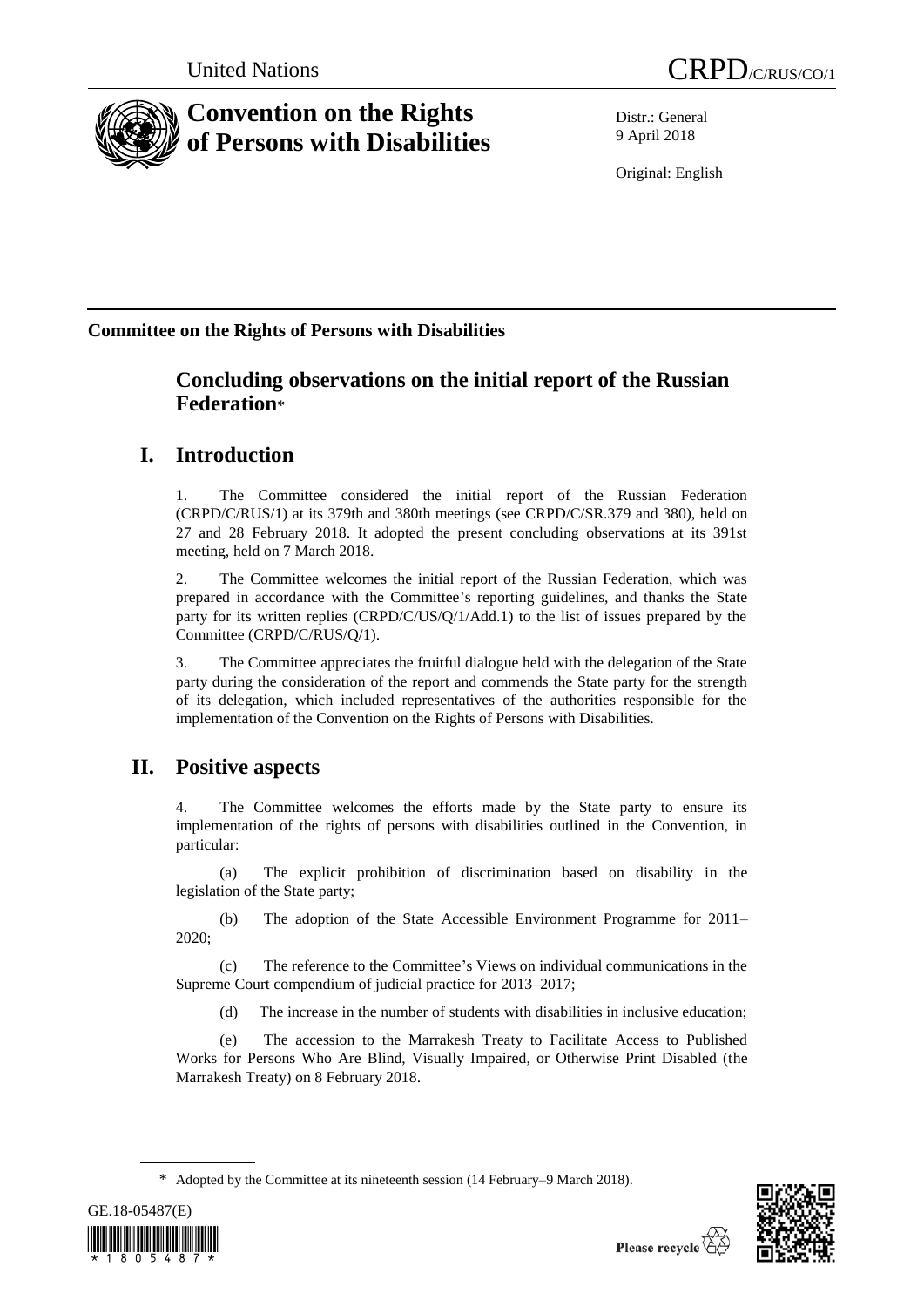## **III. Principal areas of concern and recommendations**

## **A. General principles and obligations (arts. 1–4)**

5. The Committee notes that the State party has not ratified the Optional Protocol to the Convention.

### 6. **The Committee recommends that the State party ratify the Optional Protocol to the Convention in a timely manner.**

7. The Committee notes that the official translation of the term "persons with disabilities" into Russian as "invalidi" does not reflect the human rights model.

### 8. **The Committee recommends that the State party amend the official translation of the Convention and use terms that fully reflect the human rights model.**

9. The Committee notes that the State party continues to rely on medical care and rehabilitation and that there is still a focus on creating specialized services, which may lead to segregation. While noting the 2014 Federal Law No. 419 on the rights of persons with disabilities, the Committee is concerned about the insufficient efforts to harmonize legislation on persons with disabilities with the Convention, and the lack of mechanisms for the implementation of the existing legislation.

10. **The Committee recommends that the State party, in full and effective cooperation with persons with disabilities and their representative organizations, adopt all necessary measures to ensure the full compliance of legislation with the general principles and specific provisions in the Convention, and to ensure its effective implementation. In particular, the Committee recommends that it adopt measures in matters relating to non-discrimination and to the full transition to a human rightsbased approach to disability. The Committee also recommends that the State party mainstream the rights of persons with disabilities and their access to services within existing systems, for their inclusion in the community across all regions of the State party.**

11. The Committee notes with concern the lack of a sufficiently transparent and comprehensive framework for ensuring full and effective consultation with representative organizations of persons with disabilities in the adoption, implementation and monitoring of legislation and policies relating to the rights of persons with disabilities.

12. **The Committee recommends that the State party develop a transparent and comprehensive framework for ensuring full and effective consultation with representative organizations of persons with disabilities in the adoption, implementation and monitoring of legislation and policies relating to the rights of persons with disabilities, including by establishing a funding framework to ensure the independence of those organizations.**

## **B. Specific rights (arts. 5–30)**

### **Equality and non-discrimination (art. 5)**

13. The Committee notes with concern that, under the current legislation, denial of reasonable accommodation is not explicitly recognized as a prohibited ground for discrimination in all areas. It is further concerned about the low value of the fines provided for in articles 5.42, 5.62, 9.13, 9.14 and 11.24 of the Code of Administrative Offences, which may not secure equal or adequate protection of rights for persons with disabilities.

14. **The Committee recommends that the State party amend its legislation to explicitly define the denial of reasonable accommodation as a prohibited ground for discrimination in all spheres of life, in accordance with article 5 of the Convention. It further recommends that the State party amend its Code of Administrative Offences to increase the value of fines provided for in articles 5.42, 5.62, 9.13, 9.14 and 11.24.**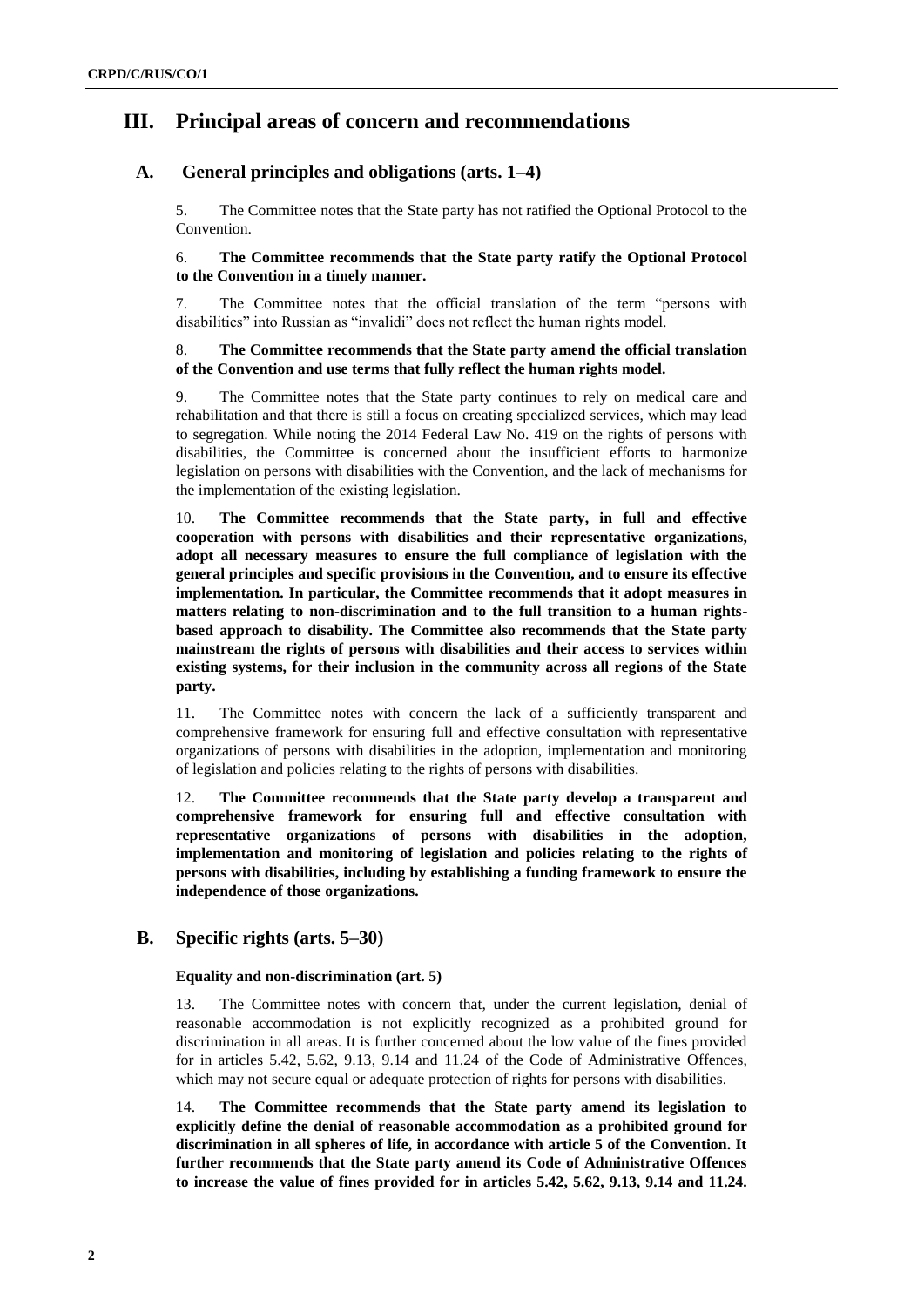#### **The Committee also recommends that the State party be guided by the Convention in its implementation of target 10.2 of the Sustainable Development Goals.**

#### **Women with disabilities (art. 6)**

15. The Committee notes with concern the absence of a legal framework to combat the multiple and intersectional discrimination faced by women and girls with disabilities. The Committee is also concerned about the insufficient implementation of public policies, including access to justice and complaint mechanisms, aimed at ensuring the development, advancement and empowerment of women and girls with disabilities.

16. **The Committee, in line with its general comment No. 3 (2016) on women and girls with disabilities, and in view of targets 5.1, 5.2 and 5.5 of the Sustainable Development Goals, recommends that the State party develop a legislative framework to combat the multiple and intersectional discrimination of women and girls with disabilities, in close cooperation with their representative organizations.**

#### **Children with disabilities (art. 7)**

17. The Committee is deeply concerned about the large numbers of boys and girls with disabilities living in institutions, referred to in paragraph 65 of the written replies to the list of issues prepared by the Committee.

18. **The Committee recommends that the State party adopt a strategy for the deinstitutionalization of boys and girls with disabilities with a set time frame. The Committee also recommends that the State party allocate resources to the development of a support service network in local communities and to the empowerment of families with children with disabilities and their further needs, in line with its general comment No. 5 (2017) on living independently and being included in the community.**

#### **Accessibility (art. 9)**

19. The Committee notes with concern that, in spite of the adoption of the State Accessible Environment Programme for 2011–2020, the creation of a barrier-free environment across all regions of the State party, including in remote and rural areas, is "limited by the need to strike a balance between such conditions and the economic possibilities of society, in accordance with the principle of reasonable accommodation", according to paragraph 25 of the State party's written replies to the list of issues. The Committee is also concerned that the programme does not provide accessibility for all types of impairment.

20. **The Committee recommends that the State party intensify its efforts to fully implement the State Accessible Environment Programme for 2011–2020, and work towards the creation of a barrier-free environment across all regions, including in remote and rural areas, in line with the Committee's general comment No. 2 (2014) on accessibility. It also recommends that the State party ensure that the programme is implemented effectively and that it provides accessibility for all types of impairment.**

21. The Committee notes with concern that deaf persons face challenges in gaining access to emergency hotline 112 across all regions of the State party, including in remote and rural areas.

22. **The Committee recommends that the State party ensure access to emergency hotline 112 across all regions, including in remote and rural areas, especially for deaf persons.**

23. The Committee notes with concern that persons with disabilities in some major cities face challenges in gaining access to parking spaces free of charge.

24. **The Committee recommends that the State party take appropriate measures to ensure that persons with disabilities can gain access to parking spaces free of charge.**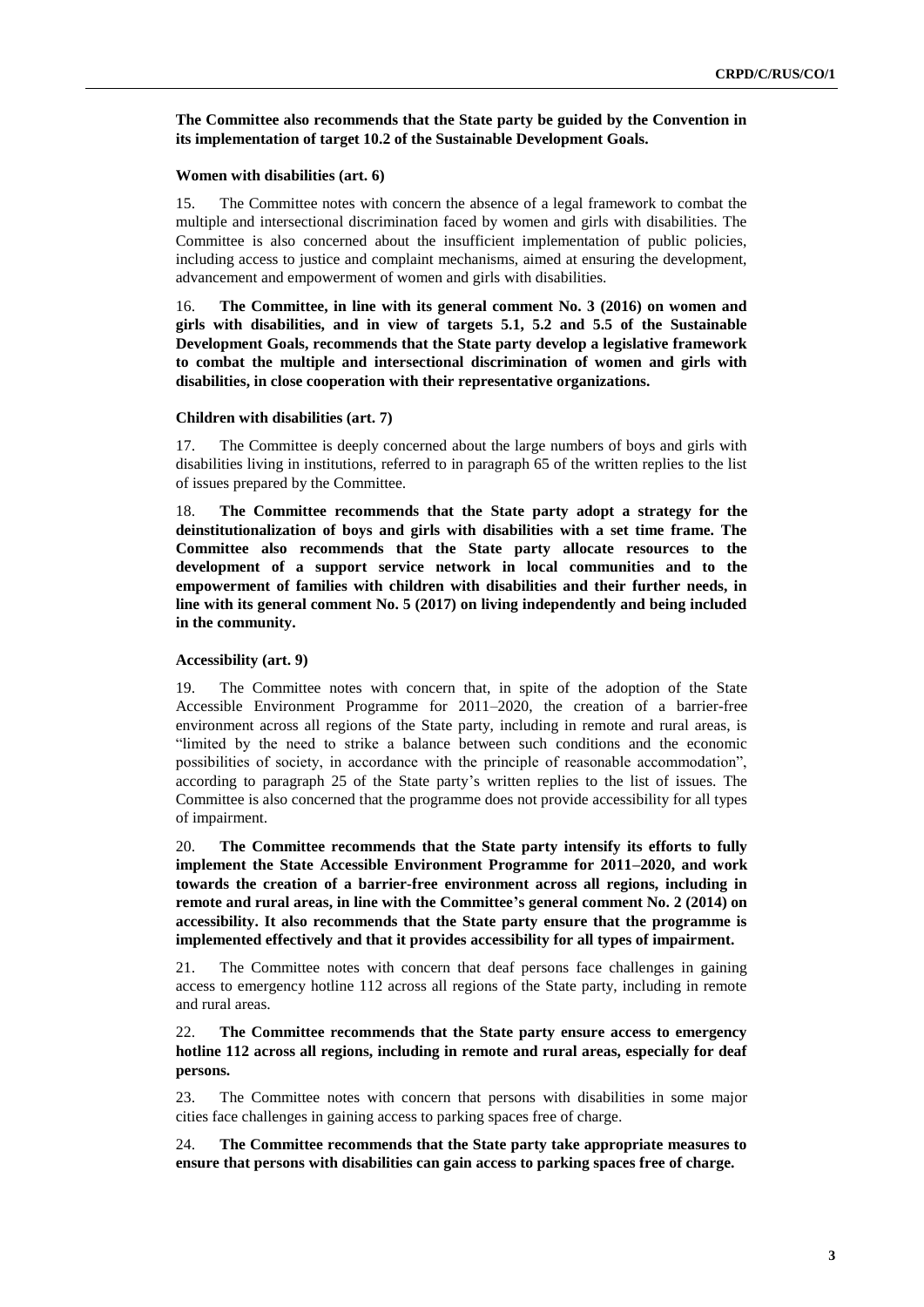25. **The Committee also recommends that the State party be guided by article 9 of the Convention and the Committee's general comment No. 2 in its implementation of targets 11.2 and 11.7 of the Sustainable Development Goals.**

#### **Equal recognition before the law (art. 12)**

26. The Committee notes with concern that the legislation of the State party, especially the Civil Code and the Civil Procedure Code, upholds the concept of substituted decisionmaking and that it does not provide for supported decision-making mechanisms for persons with disabilities.

27. **The Committee recommends that the State party amend its legislation, in particular the Civil Code and the Civil Procedure Code, by introducing the concept of supported decision-making, fully harmonizing it with the provisions of article 12 of the Convention, as clarified in the Committee's general comment No. 1 (2014) on equal recognition before the law, and recognizing the full legal capacity of all persons with all types of disability.**

#### **Access to justice (art. 13)**

28. The Committee notes with concern the shortage of trained sign language interpreters for deaf persons in judicial and administrative proceedings, and the lack of documents in accessible formats for blind persons and persons with intellectual and/or psychosocial disabilities in various proceedings.

29. **The Committee recommends that the State party ensure that a sufficient number of sign language interpreters and documents in accessible formats, including Easy Read, Braille and other accessible formats, modes and means, are available to all persons with disabilities in all judicial and administrative proceedings.** 

30. The Committee is concerned that the State party has not formulated policies to empower persons with disabilities to participate in the justice system as direct or indirect participants, such as lawyers, court officers or law enforcement officials.

31. **The Committee recommends that the State party increase its efforts in order to empower persons with disabilities to participate in the justice system as direct or indirect participants, such as lawyers, court officers or law enforcement officials.** 

#### **Liberty and security of the person (art. 14)**

32. The Committee notes with concern that persons with disabilities, particularly with psychosocial disabilities, may still be deprived of their liberty in psychiatric hospitals or other institutions based on their impairment, under the provisions of the Criminal Code and the Code of Criminal Procedure.

33. **The Committee urges the State party to amend its Criminal Code and Code of Criminal Procedure, and fully harmonize their provisions with article 14 of the Convention and the Committee's guidelines on article 14 of the Convention (see A/72/55, annex).** 

### **Freedom from torture and cruel, inhuman or degrading treatment or punishment (art. 15)**

34. The Committee notes with concern the reported ill-treatment of persons with disabilities in institutions, which may amount to torture or cruel and degrading treatment. The Committee is also concerned about the reported use of drugs to "control the sexual behaviour" of persons with disabilities, especially those with intellectual or psychosocial disabilities.

35. **The Committee recommends that the State party ensure that persons exposed to ill-treatment have access to complaint mechanisms, and that victims of torture and ill-treatment are entitled to and provided with redress and adequate compensation, including rehabilitation. The Committee further recommends that the State party review its legislation on the forcible administration of drugs in institutions.**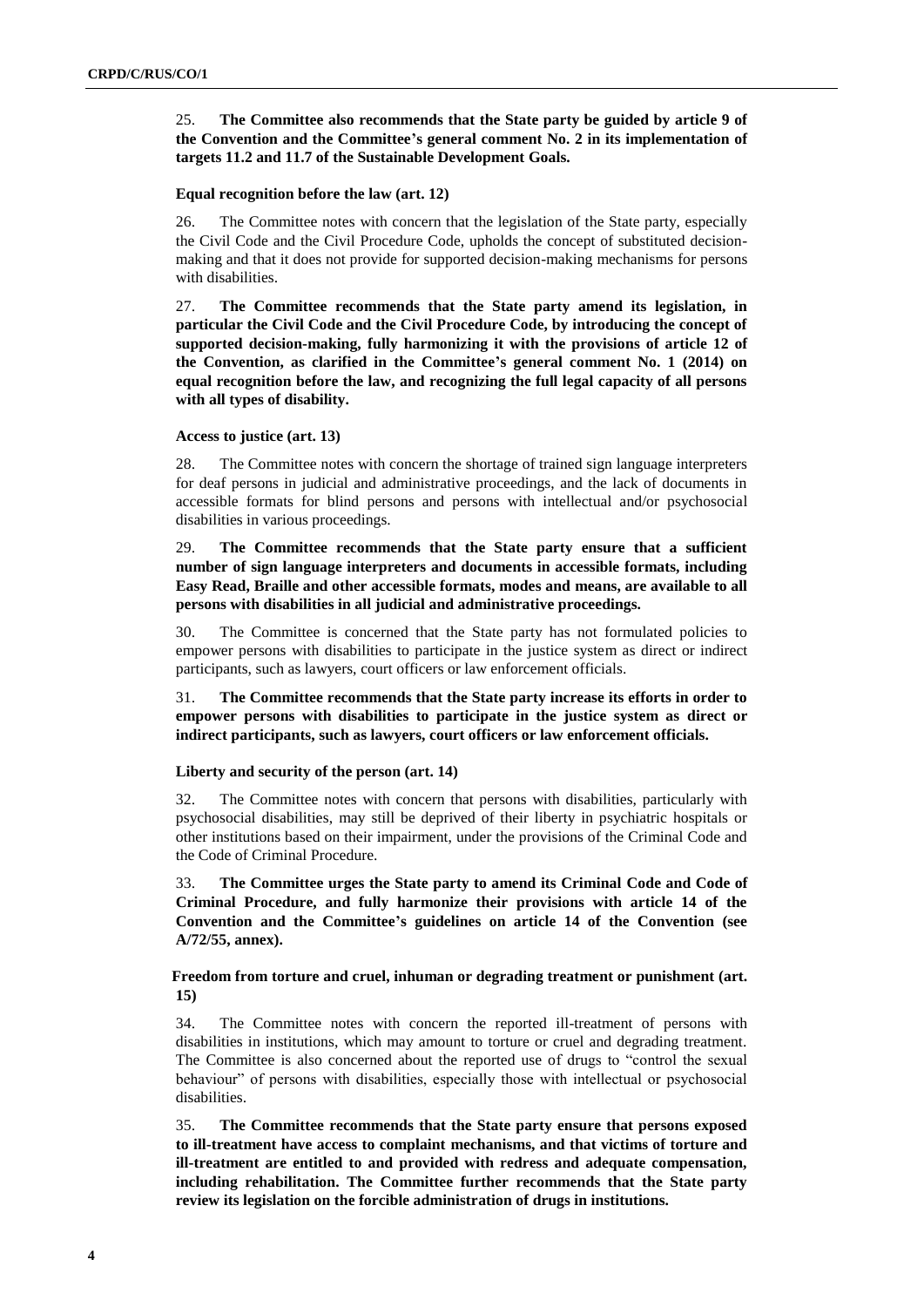#### **Freedom from exploitation, violence and abuse (art.16)**

36. The Committee is concerned about the reported physical and psychological violence against persons with disabilities, in particular persons with intellectual and/or psychosocial disabilities, including autistic persons and children, and the use of physical and chemical restraints against those persons in institutions.

37. **The Committee recommends that the State party collect disaggregated data on persons with disabilities, especially women and children and including those placed in institutions, who are exposed to violence. The Committee calls upon the State party to intensify its efforts to protect all persons with disabilities from exploitation, violence and abuse. It also recommends that the State party investigate the reports of illtreatment and abuse of persons with disabilities, in particular of children in institutions, and bring those who are responsible to justice.**

#### **Protecting the integrity of the person (art. 17)**

38. The Committee is concerned about the reported instances of forced sterilization of persons with disabilities, especially women and girls with intellectual or psychosocial disabilities and autistic persons, including when consent is given by the guardian of the person subjected to sterilization.

39. **The Committee recommends that the State party take appropriate measures to prevent the forced sterilization of any person with disabilities, including women and girls with intellectual or psychosocial disabilities, without the free and informed consent of that individual, with effective safeguards available for the persons concerned.**

#### **Living independently and being included in the community (art. 19)**

40. The Committee is deeply concerned about the large number of persons with disabilities living in institutions and about the limited opportunities for persons with disabilities, in particular those with intellectual and/or psychosocial disabilities, to gain access to services and participate in their local communities. It also notes with concern the lack of a strategy for deinstitutionalization, and that not all persons with disabilities are aware of the support services available to them or the ways in which they can claim assistance in their local community.

### 41. **In line with its general comment No. 5, the Committee recommends that the State party adopt a strategy to:**

(a) **Promote the rights of persons with disabilities to live independently and be included in the community;** 

(b) **Develop accessible support services in local communities for persons of all ages with all types of disability;** 

(c) **Systematically provide information to persons with disabilities and their families on how they can claim support services and assistance that would enable them to live independently and as part of the community, in accordance with their own choices.**

#### **Personal mobility (art. 20)**

42. The Committee is concerned that, based on the Technical Means of Rehabilitation system, persons with disabilities living in different regions do not have equal access to technical or other services, or to quality equipment for an individualized rehabilitation process.

43. **The Committee urges the State party to revise the current legislation and practices in order to provide equal access to rehabilitation, based on services and quality products provided by public and regional funds.**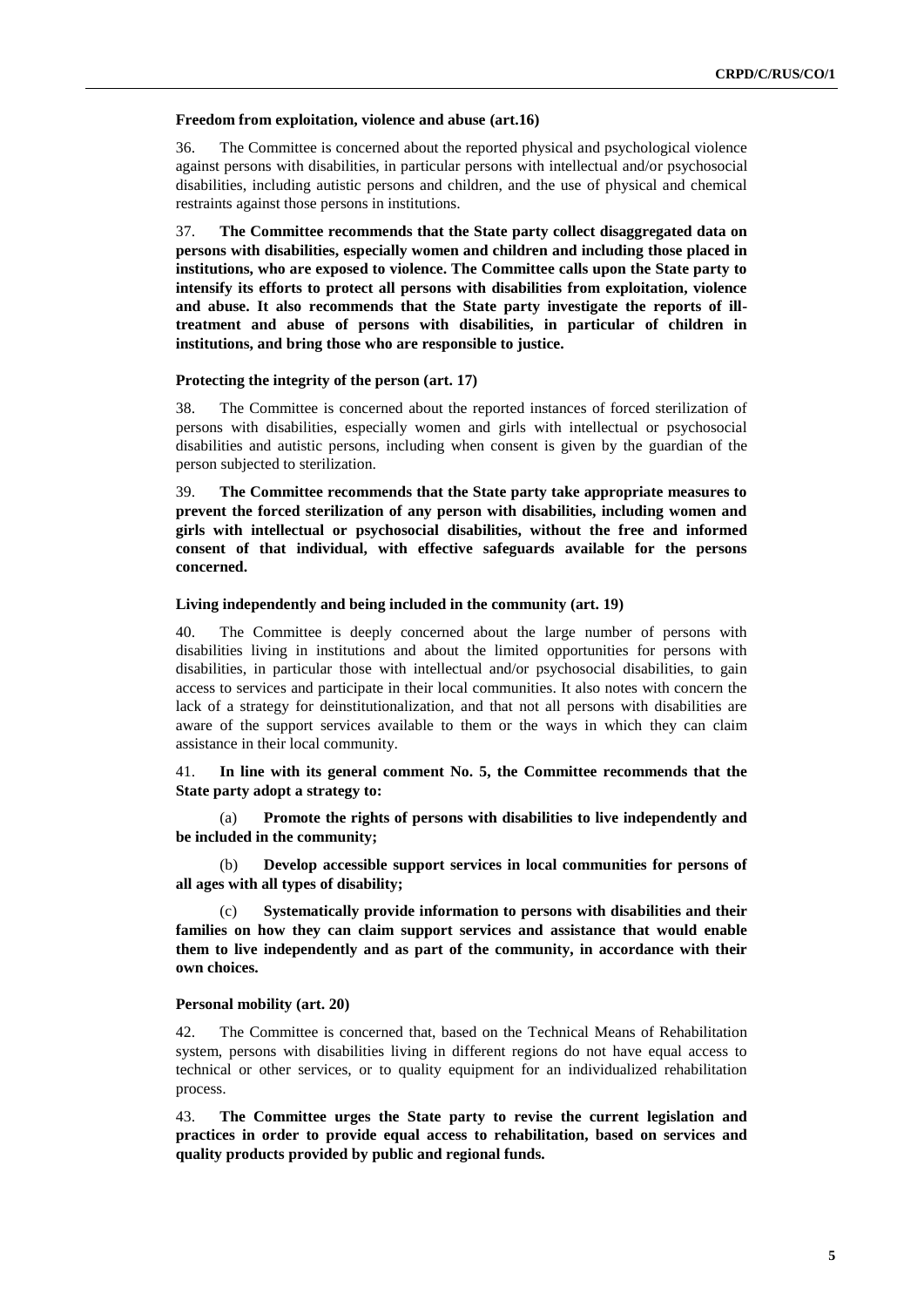#### **Freedom of expression and opinion, and access to information (art. 21)**

44. The Committee welcomes the recent increase in the number of sign language interpretation hours. It is however concerned about the insufficient number of sign language interpreters and the non-transparent monitoring of the quality of their services, with particular regard to public service providers. The Committee is also concerned about the lack of public information available in Easy Read format, and the lack of information on the implementation of the recently ratified Marrakesh Treaty.

45. **The Committee urges the State party to establish clear and binding obligations and standards for public services to ensure accessible information and communication methods for persons with all types of disability, with the relevant and effective safeguards, and after consultation with the representative organizations of persons with disabilities. In relation to paragraph 141 of the written replies to the list of issues, the Committee recommends that the State party establish a national register to monitor, in a transparent manner, the facilities of particular importance to persons with disabilities. The Committee also recommends that the State party provide information on the progressive implementation of the Marrakesh Treaty, based on a clear road map, in its next periodic report.**

#### **Respect for home and the family (art. 23)**

46. The Committee is concerned about the provisions of Government Decision No. 117 of 14 February 2013 and the Family Code of the Russian Federation, which do not allow a person with certain types of intellectual or psychosocial disability to marry and adopt a child, irrespective of the possible best interest of the child concerned.

## 47. **The Committee urges the State party to review the current legislation and available safeguards, and provide incentives to ensure that persons with disabilities are entitled to the rights to marry and to have a family on an equal basis with others.**

#### **Education (art. 24)**

48. The Committee is concerned that segregated education is still in practice, despite the increase in the number of children with disabilities in mainstream education, in line with the concept of inclusive education. The Committee is also concerned about the lack of transparent financial resources allocated and mechanisms established to ensure equal conditions and support for all persons with all types of impairment in general education, as guaranteed by federal legislation. The Committee is also concerned about regional disparities due to the varied conditions and availability of financial resources in different regions.

49. **The Committee urges the State party to further promote and embrace the concept of quality inclusive education, in line with its general comment No. 4 (2016) on the right to inclusive education. In particular, the Committee recommends that the State party adopt a long-term road map and an action plan to achieve inclusive education, with an established time frame, indicators and an adequate and transparent budget to ensure that all persons with all types of impairment have access to quality inclusive education.**

50. **The Committee also recommends the State party be guided by the Convention and the Committee's general comment No. 4 in its implementation of targets 4.5 and 4.a. of the Sustainable Development Goals.**

#### **Health (art. 25) and habilitation and rehabilitation (art. 26)**

51. The Committee is concerned about the insufficient and unequal access to quality health-care and rehabilitation services in all regions of the State party, and notes the recommendations made by the Committee on Economic, Social and Cultural Rights for the Russian Federation (see E/C.12/RUS/CO/6, paras. 50–51). The Committee is also concerned that there is no information available on the legislation governing the establishment of the Technical Means of Rehabilitation system.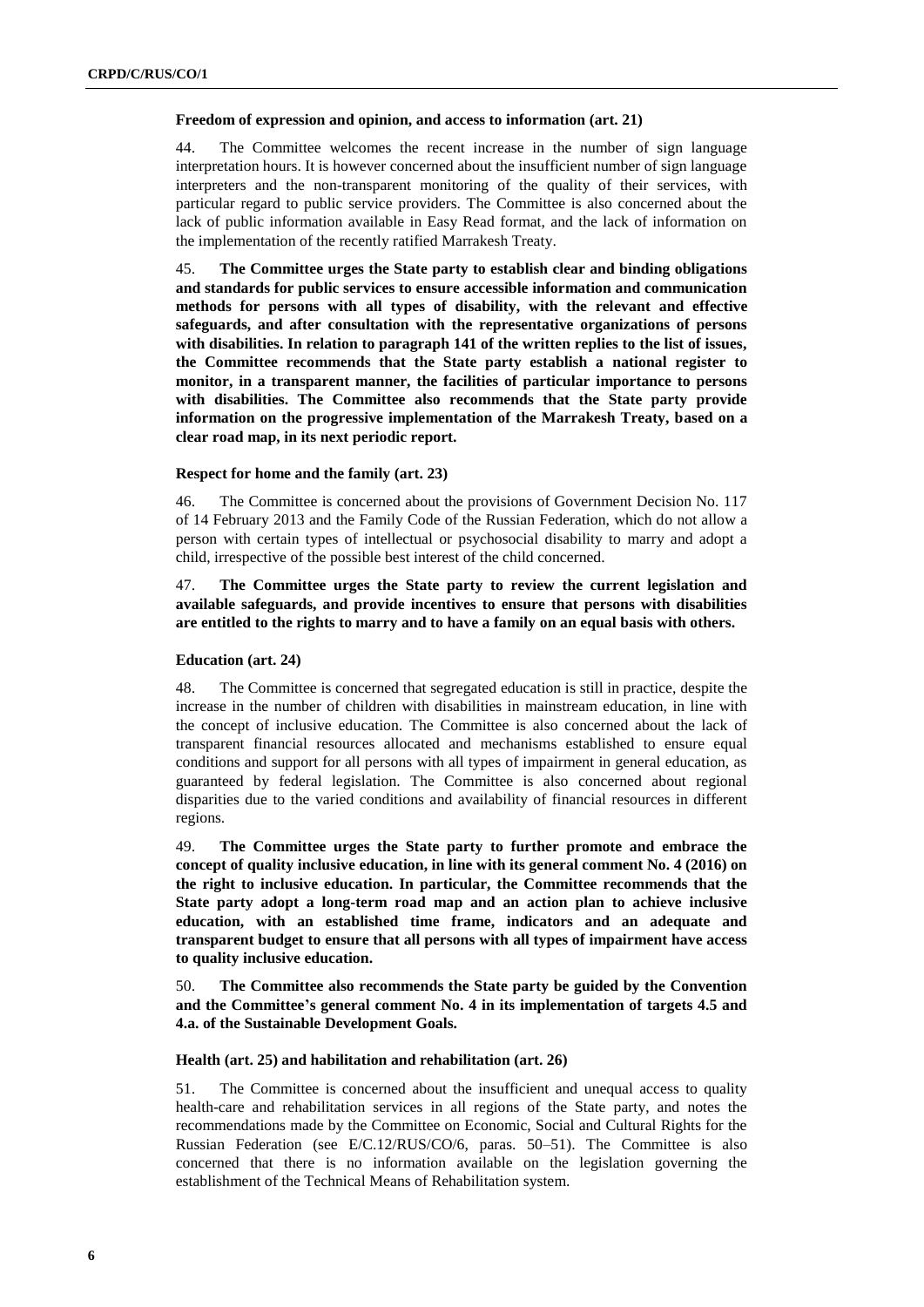52. **The Committee recommends that the State party take measures to ensure that persons with disabilities in all regions have access to quality health-care and rehabilitation services. The Committee also recommends that the State party revise its current legislation and practices regarding drug policy and preventive measures, by taking into account the recommendations made by the Committee on Economic, Social and Cultural Rights for the Russian Federation (see E/C.12/RUS/CO/6, paras. 50–51 in particular). The Committee also recommends that the State party develop legislation on the Technical Means of Rehabilitation system to provide for a transparent decision-making process with regard to the relevant safeguards.**

#### **Work and employment (art. 27)**

53. The Committee is concerned that the denial of reasonable accommodation for persons with disabilities is still not defined as a ground for discrimination under current legislation. The Committee is also concerned that there is insufficient information available on the "special posts" and the labour market programmes for persons with disabilities, in particular for persons with intellectual or psychosocial disabilities, and that there is a lack of transparent and formalized training and assistance in providing reasonable accommodation for persons with disabilities in the workplace.

54. **The Committee recommends that the State party define the denial of reasonable accommodation for persons with disabilities as a ground for discrimination in its legislation, in accordance with the Convention, and that it reverse the burden of proof onto the employer. It also recommends that the State party improve and standardize the support available for providing reasonable accommodation in the workplace.** 

55. **The Committee also recommends that the State party be guided by the Convention in its implementation of target 8.5 of the Sustainable Development Goals.** 

#### **Adequate standard of living and social protection (art. 28)**

56. The Committee is concerned about changes in the calculation of monthly financial support for work-related injuries and disabilities, which has reportedly been decreased based on the decision of the Supreme Court.

57. **The Committee recommends that the State party review its current practices and legislation concerning the administration of financial support for work-related injuries and disabilities, and that it amend the relevant rules to achieve a higher level of transparency with more effective safeguards, in accordance with the Convention.**

#### **Participation in political and public life (art. 29)**

58. The Committee is concerned that the State party does not have comprehensive and binding legislation to guarantee that persons with disabilities can exercise their electoral rights. Furthermore, the Committee notes that the relevant Decision No. 96/832-7 of 9 August 2017 made by the federal Central Electoral Commission contains only "recommendations".

### 59. **The Committee urges the State party to adopt comprehensive legislation or amend the current law on elections in order to ensure that elections and the relevant information for voting are accessible to all persons with disabilities, in line with paragraph 26 of the present concluding observations.**

#### **Participation in cultural life, recreation, leisure and sport (art. 30)**

60. The Committee is concerned that there is a lack of transparent information on the implementation of the laws mentioned in paragraph 191 of the written replies to the list of issues, with particular regard to the procedures for assisting persons with disabilities to exercise their cultural rights, and that there is no information on the implementation of Federal Act No. 34 concerning mandatory audio description and captioned films. The Committee is also concerned that while tourist services, including accommodation facilities, have been made more accessible for persons with physical disabilities, no provisions seem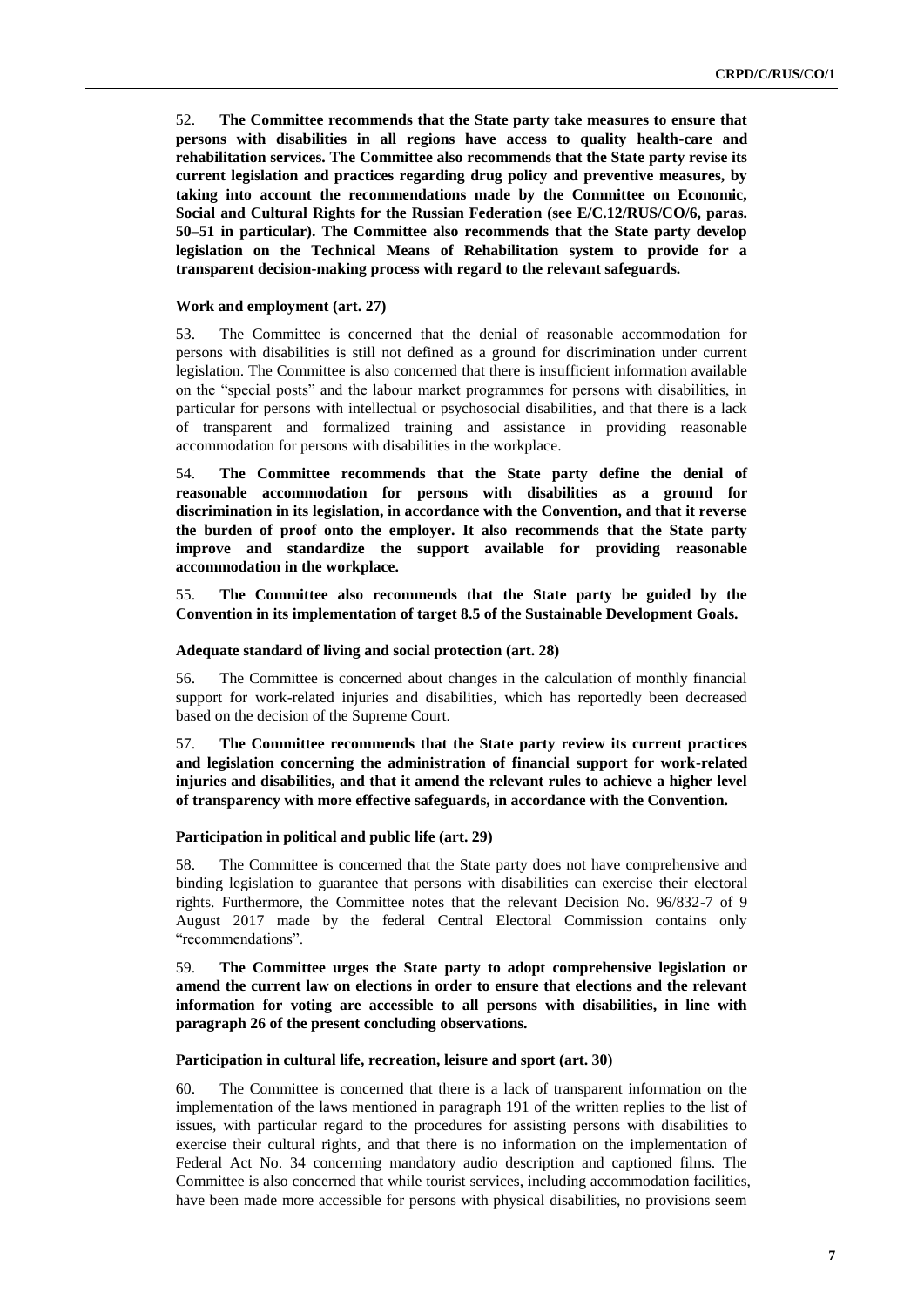to have been made for persons with sensory disabilities or other types of impairment. The Committee furthermore notes with concern that there are no mandatory accessibility standards for tourist services.

61. **The Committee recommends that the State party improve access to cultural life for all persons with disabilities, including persons with sensory disabilities, by establishing transparent procedures, evaluation mechanisms, and binding standards for the tourist services and cultural infrastructure in the Russian Federation, in line with its general comment No. 2.**

## **C. Specific obligations (arts. 31–33)**

#### **Statistics and data collection (art. 31)**

62. The Committee is concerned about the lack of information on the quality and accessibility of services provided to persons with various forms of disability following the establishment of the federal Registry of Persons with Disabilities. It is also concerned about the lack of information on the comprehensive and transparent strategy for disaggregated data collection.

63. **In view of target 17.18 of the Sustainable Development Goals, the Committee recommends that the State party improve the Registry of Persons with Disabilities, in accordance with the Convention, by respecting the right to privacy and by collecting, analysing and disseminating disaggregated data on the characteristics of its population with disabilities, including sex, age, ethnicity, type of impairment, socioeconomic status, employment, place of residence, and the barriers faced by persons with disabilities in society. The Committee also recommends that the State party rely on the methodology of the Washington Group on Disability Statistics.**

#### **International cooperation (art. 32)**

64. The Committee is concerned about the reported insufficient involvement of the Russian representative organizations of persons with disabilities in the field of international cooperation.

65. **The Committee calls on the State party to involve the Russian representative organizations of persons with disabilities in international cooperation, and to ensure that a disability rights-based perspective is included in all efforts aimed at the achievement of the Sustainable Development Goals, in accordance with the provisions of the Convention.**

#### **National implementation and monitoring (art. 33)**

66. The Committee is concerned about the lack of an explicitly identified coordination mechanism, as outlined in article 33 (1) of the Convention. It also notes with concern the insufficient involvement of the representative organizations of persons with disabilities in monitoring the implementation of the Convention. The Committee further notes insufficient and ineffective monitoring at the regional level of the State party.

67. **Taking into account the guidelines on independent monitoring frameworks and their participation in the work of the Committee (2016), the Committee recommends that the State party:**

(a) **Appoint focal point(s) to improve the harmonized implementation of the Convention in the State party, with particular regard to competencies at the regional level;** 

(b) **Ensure the full and effective participation of persons with disabilities in the monitoring process through their representative organizations, including by providing the necessary funding.**